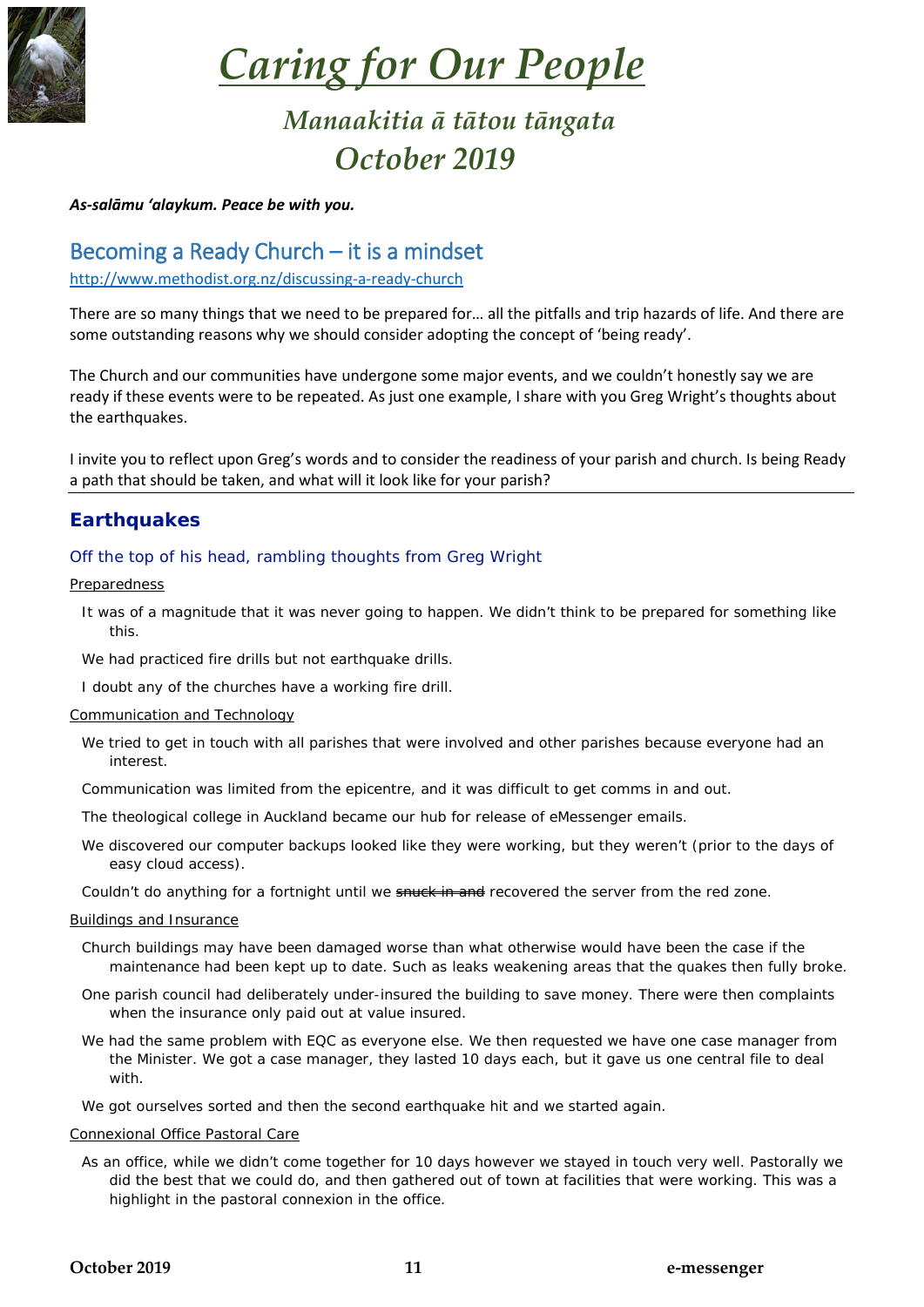Keeping the office together by moving into the house at Maydell St was a very good move…. adversity bringing people together.

The Board of Admin. helped by giving permission to do what we had to do to sort things out.

#### The big stuff

Church faced the loss of life inside one of its own buildings, including one of its parishioners.

- This is really why there is so much passion about getting our buildings up to the two thirds of New Build Standard (NBS).
- Historic buildings are not worth lives. Lives are not a trade off situation. I never intend to appear in front of a Royal Commission again.

#### Reflection

- With the religious buildings and the age of our populations we were extremely lucky that the quakes did not strike during services. Getting people out would have been extremely difficult.
- Fixed line seating (pews) will not help us during an earthquake evacuation.
- Fast forward to the Kaikoura/Wellington quake. I doubt Wellington was any better prepared even after what happened in Christchurch.

#### Final Comment

#### **Best thing to do is to have earthquakes at night.**

#### What we did well

- The decision of the Board to deal with claims connexionally, one claim, one claim manager one negotiation. Parishes dealt with this office and it made things simpler for everyone.
- Our insurance arrangements helped us out. We managed to get a lump sum pay out to do with what we wanted.
- We worked with project managers for the sites who gave us technical information and were the in-betweens between us and the contractors. They carried out the negotiations for us with council, contractors, and quantity surveyors. We then had conversations with the insurance loss adjustors and included the PMs and QSs.

#### What we would do differently

A huge shake up like this, should be used as an opportunity for huge changes, to seriously consider the face of Methodism in a region when given the opportunity for a clean slate approach.

This is a signal event and we are entitled to do something different from the status quo.

#### What we should keep doing

Keep reminding people that it happened. It can't get lost in the memory of time. People get bored and forget, but it has happened and will happen again.

We can't let information boredom fade this away.

Please hold the discussion with your parish about becoming Ready, and what this might mean to you and all the varied groups and committees within our Connexion.

Feedback your thoughts on becoming ready [Online \(click here\)](http://www.methodist.org.nz/discussing-a-ready-church/ready_church_discussion_feedback)

Various methods of providing feedback can be found at<http://www.methodist.org.nz/discussing-a-ready-church>

#### *Whāia te mātauranga hei oranga mō koutou*

*Seek knowledge for the sake of your wellbeing.*

**Nā Trudy Downes**

Mobile 027 457 4196 [trudyd@methodist.org.nz](mailto:trudyd@methodist.org.nz)